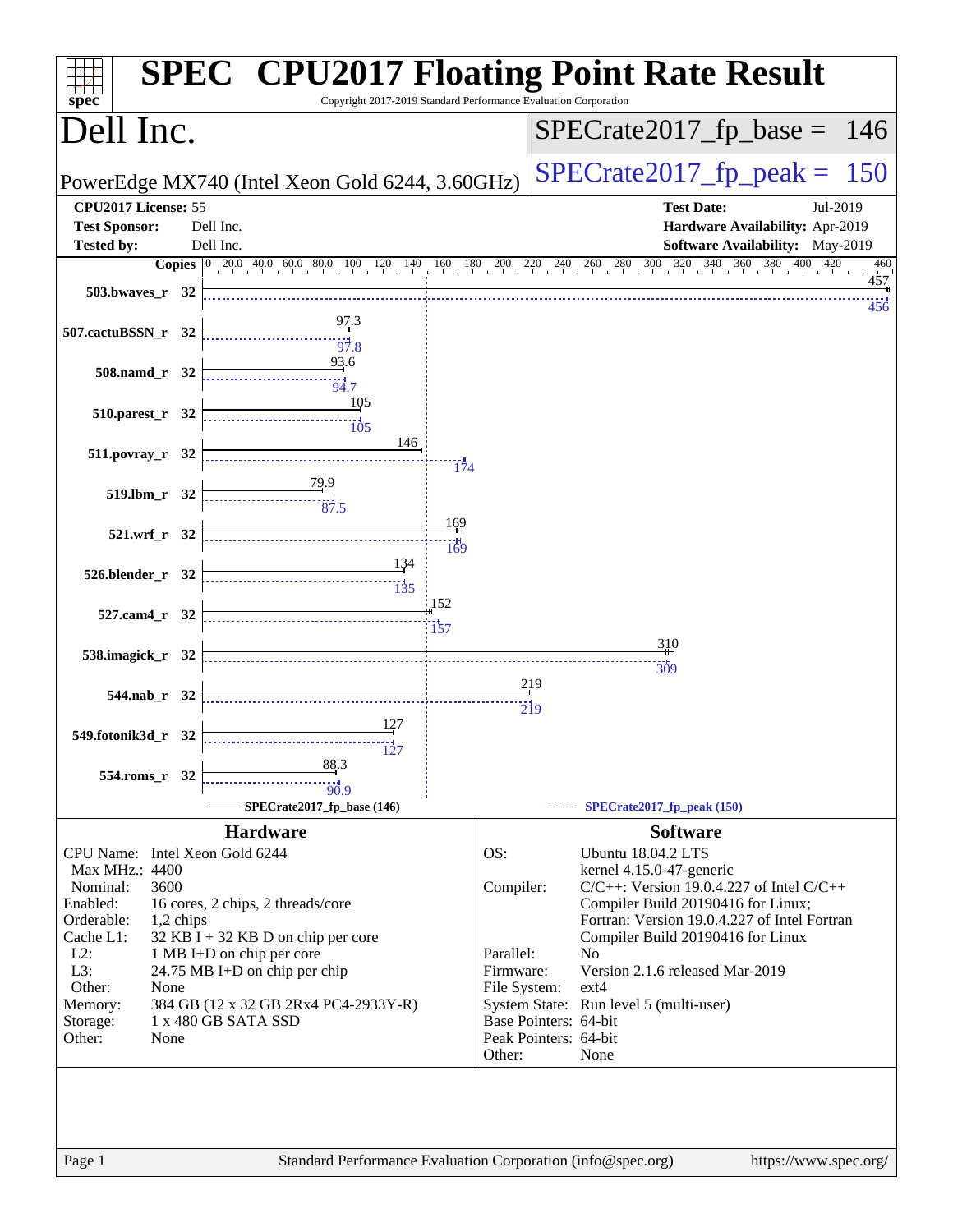| <b>SPEC CPU2017 Floating Point Rate Result</b>                                       |                                                      |                |              |                |              |                |       |               |                |              |                                        |              |                |              |
|--------------------------------------------------------------------------------------|------------------------------------------------------|----------------|--------------|----------------|--------------|----------------|-------|---------------|----------------|--------------|----------------------------------------|--------------|----------------|--------------|
| Copyright 2017-2019 Standard Performance Evaluation Corporation<br>spec <sup>®</sup> |                                                      |                |              |                |              |                |       |               |                |              |                                        |              |                |              |
| Dell Inc.<br>$SPECTate2017_fp\_base = 146$                                           |                                                      |                |              |                |              |                |       |               |                |              |                                        |              |                |              |
| $SPECTate2017$ _fp_peak = 150<br>PowerEdge MX740 (Intel Xeon Gold 6244, 3.60GHz)     |                                                      |                |              |                |              |                |       |               |                |              |                                        |              |                |              |
|                                                                                      | CPU2017 License: 55<br><b>Test Date:</b><br>Jul-2019 |                |              |                |              |                |       |               |                |              |                                        |              |                |              |
| <b>Test Sponsor:</b>                                                                 | Dell Inc.                                            |                |              |                |              |                |       |               |                |              | Hardware Availability: Apr-2019        |              |                |              |
| <b>Tested by:</b>                                                                    | Dell Inc.                                            |                |              |                |              |                |       |               |                |              | <b>Software Availability:</b> May-2019 |              |                |              |
| <b>Results Table</b>                                                                 |                                                      |                |              |                |              |                |       |               |                |              |                                        |              |                |              |
|                                                                                      |                                                      |                |              | <b>Base</b>    |              |                |       |               |                |              | <b>Peak</b>                            |              |                |              |
| <b>Benchmark</b>                                                                     | <b>Copies</b>                                        | <b>Seconds</b> | <b>Ratio</b> | <b>Seconds</b> | <b>Ratio</b> | <b>Seconds</b> | Ratio | <b>Copies</b> | <b>Seconds</b> | <b>Ratio</b> | <b>Seconds</b>                         | <b>Ratio</b> | <b>Seconds</b> | <b>Ratio</b> |
| 503.bwaves r                                                                         | 32                                                   | 703            | 457          | 701            | 457          | 704            | 456   | 32            | 704            | 456          | 705                                    | 455          | 703            | 457          |
| 507.cactuBSSN r                                                                      | 32                                                   | 418            | 97.0         | 415            | 97.7         | 416            | 97.3  | 32            | 414            | 97.8         | 414                                    | 97.8         | 418            | 96.8         |
| 508.namd_r                                                                           | 32                                                   | 325            | 93.4         | 325            | 93.6         | 324            | 93.8  | 32            | 320            | 94.9         | 321                                    | 94.6         | 321            | 94.7         |
| $510.parest_r$                                                                       | 32                                                   | 796            | 105          | 796            | 105          | 797            | 105   | 32            | 796            | 105          | 796                                    | 105          | 798            | 105          |
| 511.povray_r                                                                         | 32                                                   | 513            | 146          | 513            | 146          | 512            | 146   | 32            | 429            | 174          | 429                                    | 174          | 427            | 175          |
| 519.lbm r                                                                            | 32                                                   | 422            | 79.8         | 422            | 79.9         | 422            | 79.9  | 32            | 386            | 87.4         | 386                                    | 87.5         | 385            | 87.6         |
| $521.wrf_r$                                                                          | 32                                                   | 425            | 169          | 425            | 169          | 423            | 169   | 32            | 424            | 169          | 423                                    | 169          | 418            | 172          |
| 526.blender r                                                                        | 32                                                   | 363            | 134          | 362            | 134          | 363            | 134   | 32            | 362            | 135          | 362                                    | 135          | 362            | 135          |
| 527.cam4_r                                                                           | 32                                                   | 367            | 153          | 369            | 152          | 372            | 151   | 32            | 354            | 158          | 357                                    | 157          | 362            | 155          |
| 538.imagick r                                                                        | 32                                                   | 256            | 310          | 253            | 314          | 258            | 309   | 32            | 257            | 309          | 257                                    | 309          | 256            | 311          |
| 544.nab r                                                                            | 32                                                   | 245            | 220          | 246            | 219          | 247            | 218   | 32            | 246            | 219          | 246                                    | 219          | 249            | 216          |
| 549.fotonik3d r                                                                      | 32                                                   | 983            | 127          | 985            | 127          | 983            | 127   | 32            | 983            | 127          | 984                                    | 127          | 982            | 127          |
| $554$ .roms_r                                                                        | 32                                                   | 580            | 87.6         | 576            | 88.3         | 573            | 88.8  | 32            | 559            | 90.9         | 564                                    | 90.1         | 557            | 91.2         |
| $SPECrate2017$ fp base =<br>146                                                      |                                                      |                |              |                |              |                |       |               |                |              |                                        |              |                |              |

**[SPECrate2017\\_fp\\_peak =](http://www.spec.org/auto/cpu2017/Docs/result-fields.html#SPECrate2017fppeak) 150**

Results appear in the [order in which they were run.](http://www.spec.org/auto/cpu2017/Docs/result-fields.html#RunOrder) Bold underlined text [indicates a median measurement.](http://www.spec.org/auto/cpu2017/Docs/result-fields.html#Median)

#### **[Submit Notes](http://www.spec.org/auto/cpu2017/Docs/result-fields.html#SubmitNotes)**

 The numactl mechanism was used to bind copies to processors. The config file option 'submit' was used to generate numactl commands to bind each copy to a specific processor. For details, please see the config file.

## **[Operating System Notes](http://www.spec.org/auto/cpu2017/Docs/result-fields.html#OperatingSystemNotes)**

Stack size set to unlimited using "ulimit -s unlimited"

## **[General Notes](http://www.spec.org/auto/cpu2017/Docs/result-fields.html#GeneralNotes)**

Environment variables set by runcpu before the start of the run: LD\_LIBRARY\_PATH = "/home/cpu2017/lib/ia32:/home/cpu2017/lib/intel64"

 Binaries compiled on a system with 1x Intel Core i9-7900X CPU + 32GB RAM memory using Redhat Enterprise Linux 7.5 NA: The test sponsor attests, as of date of publication, that CVE-2017-5754 (Meltdown) is mitigated in the system as tested and documented. Yes: The test sponsor attests, as of date of publication, that CVE-2017-5753 (Spectre variant 1) is mitigated in the system as tested and documented. Yes: The test sponsor attests, as of date of publication, that CVE-2017-5715 (Spectre variant 2) is mitigated in the system as tested and documented. Transparent Huge Pages enabled by default

|                            | Transparent Huge Pages enabled by default                   |                       |  |  |  |  |
|----------------------------|-------------------------------------------------------------|-----------------------|--|--|--|--|
| Prior to runcpu invocation |                                                             |                       |  |  |  |  |
|                            |                                                             |                       |  |  |  |  |
|                            |                                                             |                       |  |  |  |  |
| (Continued on next page)   |                                                             |                       |  |  |  |  |
| Page 2                     | Standard Performance Evaluation Corporation (info@spec.org) | https://www.spec.org/ |  |  |  |  |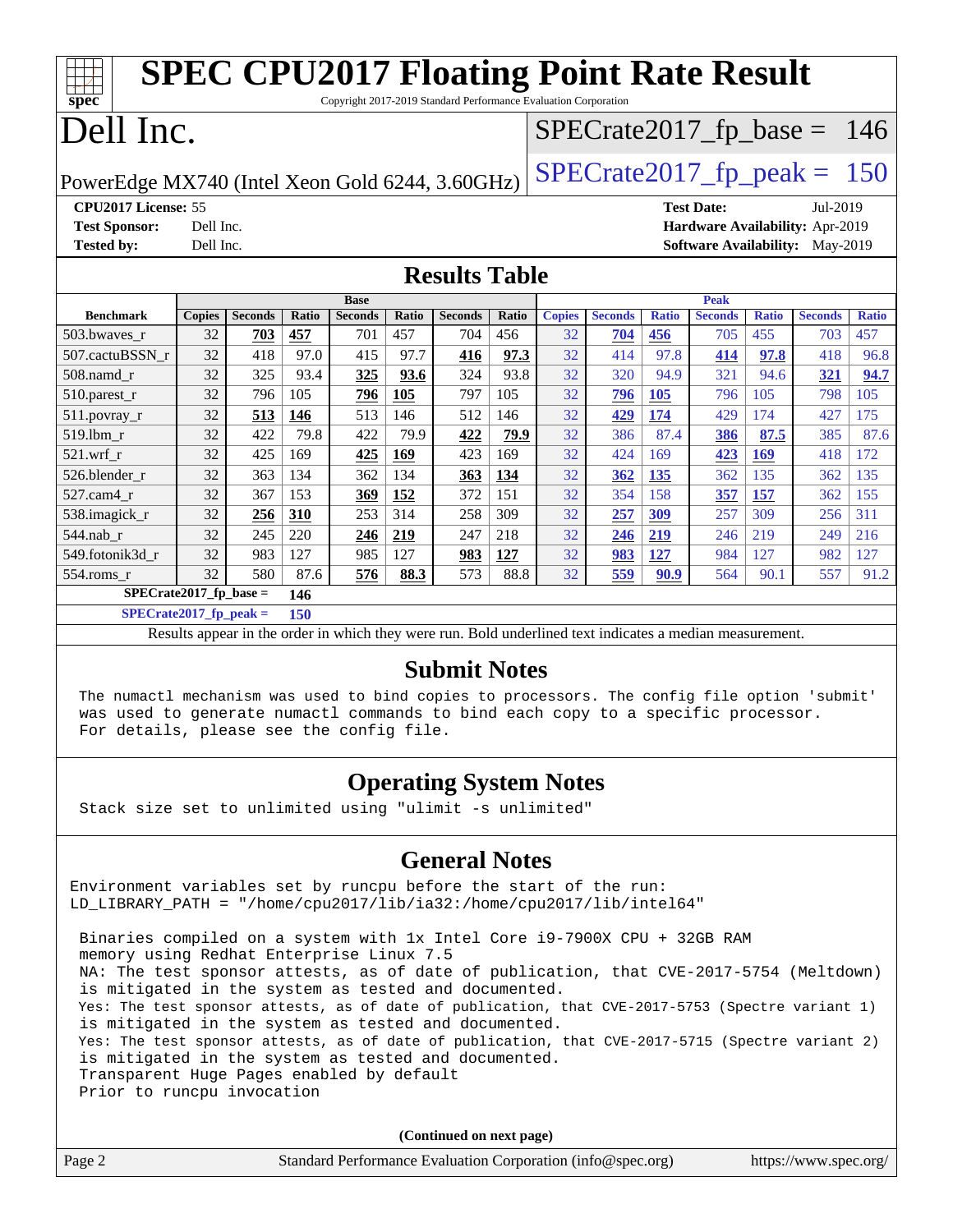| <b>SPEC CPU2017 Floating Point Rate Result</b><br>Copyright 2017-2019 Standard Performance Evaluation Corporation<br>Spec                                                                                                                                                                                                                                                                                                                                                                                                                                                                                                                            |                                                                                                            |  |  |  |  |  |
|------------------------------------------------------------------------------------------------------------------------------------------------------------------------------------------------------------------------------------------------------------------------------------------------------------------------------------------------------------------------------------------------------------------------------------------------------------------------------------------------------------------------------------------------------------------------------------------------------------------------------------------------------|------------------------------------------------------------------------------------------------------------|--|--|--|--|--|
| Dell Inc.                                                                                                                                                                                                                                                                                                                                                                                                                                                                                                                                                                                                                                            | $SPECrate2017_fp\_base = 146$                                                                              |  |  |  |  |  |
| PowerEdge MX740 (Intel Xeon Gold 6244, 3.60GHz)                                                                                                                                                                                                                                                                                                                                                                                                                                                                                                                                                                                                      | $SPECrate2017_fp\_peak = 150$                                                                              |  |  |  |  |  |
| CPU2017 License: 55<br>Dell Inc.<br><b>Test Sponsor:</b><br>Dell Inc.<br><b>Tested by:</b>                                                                                                                                                                                                                                                                                                                                                                                                                                                                                                                                                           | <b>Test Date:</b><br>Jul-2019<br>Hardware Availability: Apr-2019<br><b>Software Availability:</b> May-2019 |  |  |  |  |  |
| <b>General Notes (Continued)</b>                                                                                                                                                                                                                                                                                                                                                                                                                                                                                                                                                                                                                     |                                                                                                            |  |  |  |  |  |
| Filesystem page cache synced and cleared with:<br>sync $i$ echo $3$<br>/proc/sys/vm/drop_caches<br>runcpu command invoked through numactl i.e.:<br>numactl --interleave=all runcpu <etc></etc>                                                                                                                                                                                                                                                                                                                                                                                                                                                       |                                                                                                            |  |  |  |  |  |
| <b>Platform Notes</b>                                                                                                                                                                                                                                                                                                                                                                                                                                                                                                                                                                                                                                |                                                                                                            |  |  |  |  |  |
| BIOS settings:<br>ADDDC setting disabled<br>Sub NUMA Cluster enabled<br>Virtualization Technology disabled<br>System Profile set to Custom<br>CPU Performance set to Maximum Performance<br>C States set to Autonomous<br>C1E disabled<br>Uncore Frequency set to Dynamic<br>Energy Efficiency Policy set to Performance<br>Memory Patrol Scrub disabled<br>Logical Processor enabled<br>CPU Interconnect Bus Link Power Management disabled<br>PCI ASPM L1 Link Power Management disabled<br>Sysinfo program /home/cpu2017/bin/sysinfo<br>Rev: r5974 of 2018-05-19 9bcde8f2999c33d61f64985e45859ea9<br>running on intel-sut Wed Jul 3 00:46:11 2019 |                                                                                                            |  |  |  |  |  |

 SUT (System Under Test) info as seen by some common utilities. For more information on this section, see <https://www.spec.org/cpu2017/Docs/config.html#sysinfo>

 From /proc/cpuinfo model name : Intel(R) Xeon(R) Gold 6244 CPU @ 3.60GHz 2 "physical id"s (chips) 32 "processors" cores, siblings (Caution: counting these is hw and system dependent. The following excerpts from /proc/cpuinfo might not be reliable. Use with caution.) cpu cores : 8 siblings : 16 physical 0: cores 2 3 4 9 17 18 25 27 physical 1: cores 2 3 4 9 17 18 25 27

 From lscpu: Architecture: x86\_64 CPU op-mode(s): 32-bit, 64-bit Byte Order: Little Endian  $CPU(s):$  32 On-line CPU(s) list: 0-31

**(Continued on next page)**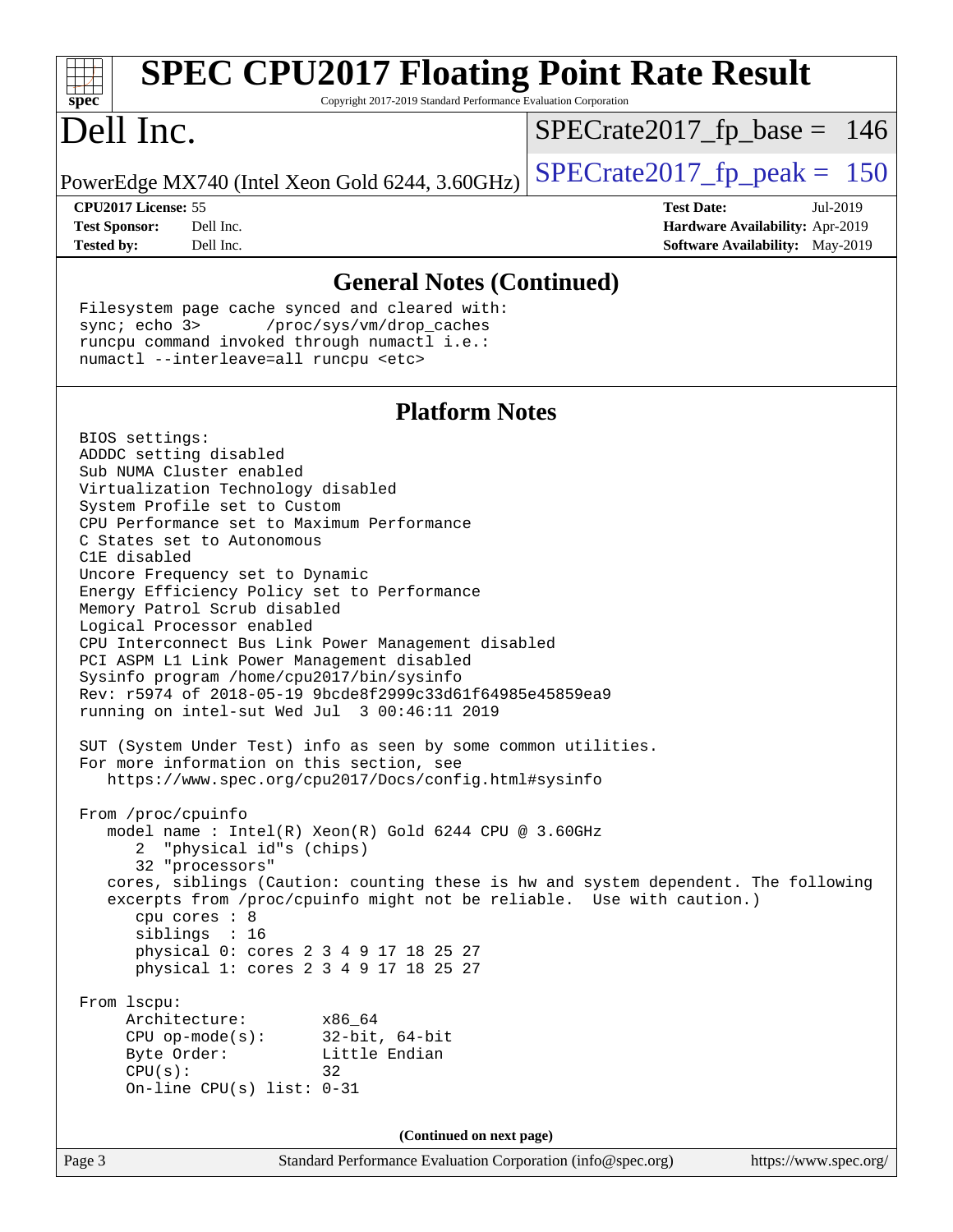| $spec^*$                                                                                                                                                                                                                                                                                                                                                                                                                                                                                                                                                                                                                                                                                                                                              | Copyright 2017-2019 Standard Performance Evaluation Corporation                                                                                                                                                                                                                                                                                   | <b>SPEC CPU2017 Floating Point Rate Result</b>                                                                                                                                                                                                                                                                                                                                                                                                                                                                                                                                                                                                                                                                                                                                                                                                                                                                                                              |
|-------------------------------------------------------------------------------------------------------------------------------------------------------------------------------------------------------------------------------------------------------------------------------------------------------------------------------------------------------------------------------------------------------------------------------------------------------------------------------------------------------------------------------------------------------------------------------------------------------------------------------------------------------------------------------------------------------------------------------------------------------|---------------------------------------------------------------------------------------------------------------------------------------------------------------------------------------------------------------------------------------------------------------------------------------------------------------------------------------------------|-------------------------------------------------------------------------------------------------------------------------------------------------------------------------------------------------------------------------------------------------------------------------------------------------------------------------------------------------------------------------------------------------------------------------------------------------------------------------------------------------------------------------------------------------------------------------------------------------------------------------------------------------------------------------------------------------------------------------------------------------------------------------------------------------------------------------------------------------------------------------------------------------------------------------------------------------------------|
| Dell Inc.                                                                                                                                                                                                                                                                                                                                                                                                                                                                                                                                                                                                                                                                                                                                             |                                                                                                                                                                                                                                                                                                                                                   | $SPECrate2017_fp\_base = 146$                                                                                                                                                                                                                                                                                                                                                                                                                                                                                                                                                                                                                                                                                                                                                                                                                                                                                                                               |
|                                                                                                                                                                                                                                                                                                                                                                                                                                                                                                                                                                                                                                                                                                                                                       | PowerEdge MX740 (Intel Xeon Gold 6244, 3.60GHz)                                                                                                                                                                                                                                                                                                   | $SPECrate2017_fp\_peak = 150$                                                                                                                                                                                                                                                                                                                                                                                                                                                                                                                                                                                                                                                                                                                                                                                                                                                                                                                               |
| CPU2017 License: 55                                                                                                                                                                                                                                                                                                                                                                                                                                                                                                                                                                                                                                                                                                                                   |                                                                                                                                                                                                                                                                                                                                                   | <b>Test Date:</b><br>Jul-2019                                                                                                                                                                                                                                                                                                                                                                                                                                                                                                                                                                                                                                                                                                                                                                                                                                                                                                                               |
| <b>Test Sponsor:</b><br>Dell Inc.<br><b>Tested by:</b><br>Dell Inc.                                                                                                                                                                                                                                                                                                                                                                                                                                                                                                                                                                                                                                                                                   |                                                                                                                                                                                                                                                                                                                                                   | Hardware Availability: Apr-2019                                                                                                                                                                                                                                                                                                                                                                                                                                                                                                                                                                                                                                                                                                                                                                                                                                                                                                                             |
|                                                                                                                                                                                                                                                                                                                                                                                                                                                                                                                                                                                                                                                                                                                                                       |                                                                                                                                                                                                                                                                                                                                                   | <b>Software Availability:</b> May-2019                                                                                                                                                                                                                                                                                                                                                                                                                                                                                                                                                                                                                                                                                                                                                                                                                                                                                                                      |
|                                                                                                                                                                                                                                                                                                                                                                                                                                                                                                                                                                                                                                                                                                                                                       | <b>Platform Notes (Continued)</b>                                                                                                                                                                                                                                                                                                                 |                                                                                                                                                                                                                                                                                                                                                                                                                                                                                                                                                                                                                                                                                                                                                                                                                                                                                                                                                             |
| Thread( $s$ ) per core:<br>$Core(s)$ per socket:<br>Socket(s):<br>NUMA $node(s)$ :<br>Vendor ID:<br>CPU family:<br>Model:<br>Model name:<br>Stepping:<br>CPU MHz:<br>BogoMIPS:<br>Virtualization:<br>L1d cache:<br>Lli cache:<br>L2 cache:<br>L3 cache:<br>NUMA $node0$ $CPU(s)$ :<br>NUMA $node1$ $CPU(s):$<br>NUMA $node2$ $CPU(s):$<br>NUMA $node3$ $CPU(s):$<br>Flags:<br>/proc/cpuinfo cache data<br>cache size : 25344 KB<br>physical chip.<br>$available: 4 nodes (0-3)$<br>node 0 cpus: 0 6 8 12 16 22 24 28<br>node 0 size: 95169 MB<br>node 0 free: 94749 MB<br>node 1 cpus: 1 7 9 13 17 23 25 29<br>node 1 size: 96745 MB<br>node 1 free: 96346 MB<br>node 2 cpus: 2 4 10 14 18 20 26 30<br>node 2 size: 96766 MB<br>node 2 free: 96335 MB | 2<br>8<br>2<br>4<br>GenuineIntel<br>6<br>85<br>$Intel(R) Xeon(R) Gold 6244 CPU @ 3.60GHz$<br>6<br>2945.120<br>7200.00<br>$VT - x$<br>32K<br>32K<br>1024K<br>25344K<br>0, 6, 8, 12, 16, 22, 24, 28<br>1, 7, 9, 13, 17, 23, 25, 29<br>2, 4, 10, 14, 18, 20, 26, 30<br>3, 5, 11, 15, 19, 21, 27, 31<br>ospke avx512_vnni flush_l1d arch_capabilities | fpu vme de pse tsc msr pae mce cx8 apic sep mtrr pge mca cmov<br>pat pse36 clflush dts acpi mmx fxsr sse sse2 ss ht tm pbe syscall nx pdpe1gb rdtscp<br>lm constant_tsc art arch_perfmon pebs bts rep_good nopl xtopology nonstop_tsc cpuid<br>aperfmperf pni pclmulqdq dtes64 monitor ds_cpl vmx smx est tm2 ssse3 sdbg fma cx16<br>xtpr pdcm pcid dca sse4_1 sse4_2 x2apic movbe popcnt aes xsave avx f16c rdrand<br>lahf_lm abm 3dnowprefetch cpuid_fault epb cat_13 cdp_13 invpcid_single ssbd mba ibrs<br>ibpb stibp ibrs_enhanced tpr_shadow vnmi flexpriority ept vpid fsgsbase tsc_adjust<br>bmil hle avx2 smep bmi2 erms invpcid rtm cqm mpx rdt_a avx512f avx512dq rdseed adx<br>smap clflushopt clwb intel_pt avx512cd avx512bw avx512vl xsaveopt xsavec xgetbvl<br>xsaves cqm_llc cqm_occup_llc cqm_mbm_total cqm_mbm_local dtherm ida arat pln pts pku<br>From numactl --hardware WARNING: a numactl 'node' might or might not correspond to a |
|                                                                                                                                                                                                                                                                                                                                                                                                                                                                                                                                                                                                                                                                                                                                                       | (Continued on next page)                                                                                                                                                                                                                                                                                                                          |                                                                                                                                                                                                                                                                                                                                                                                                                                                                                                                                                                                                                                                                                                                                                                                                                                                                                                                                                             |
| Page 4                                                                                                                                                                                                                                                                                                                                                                                                                                                                                                                                                                                                                                                                                                                                                | Standard Performance Evaluation Corporation (info@spec.org)                                                                                                                                                                                                                                                                                       | https://www.spec.org/                                                                                                                                                                                                                                                                                                                                                                                                                                                                                                                                                                                                                                                                                                                                                                                                                                                                                                                                       |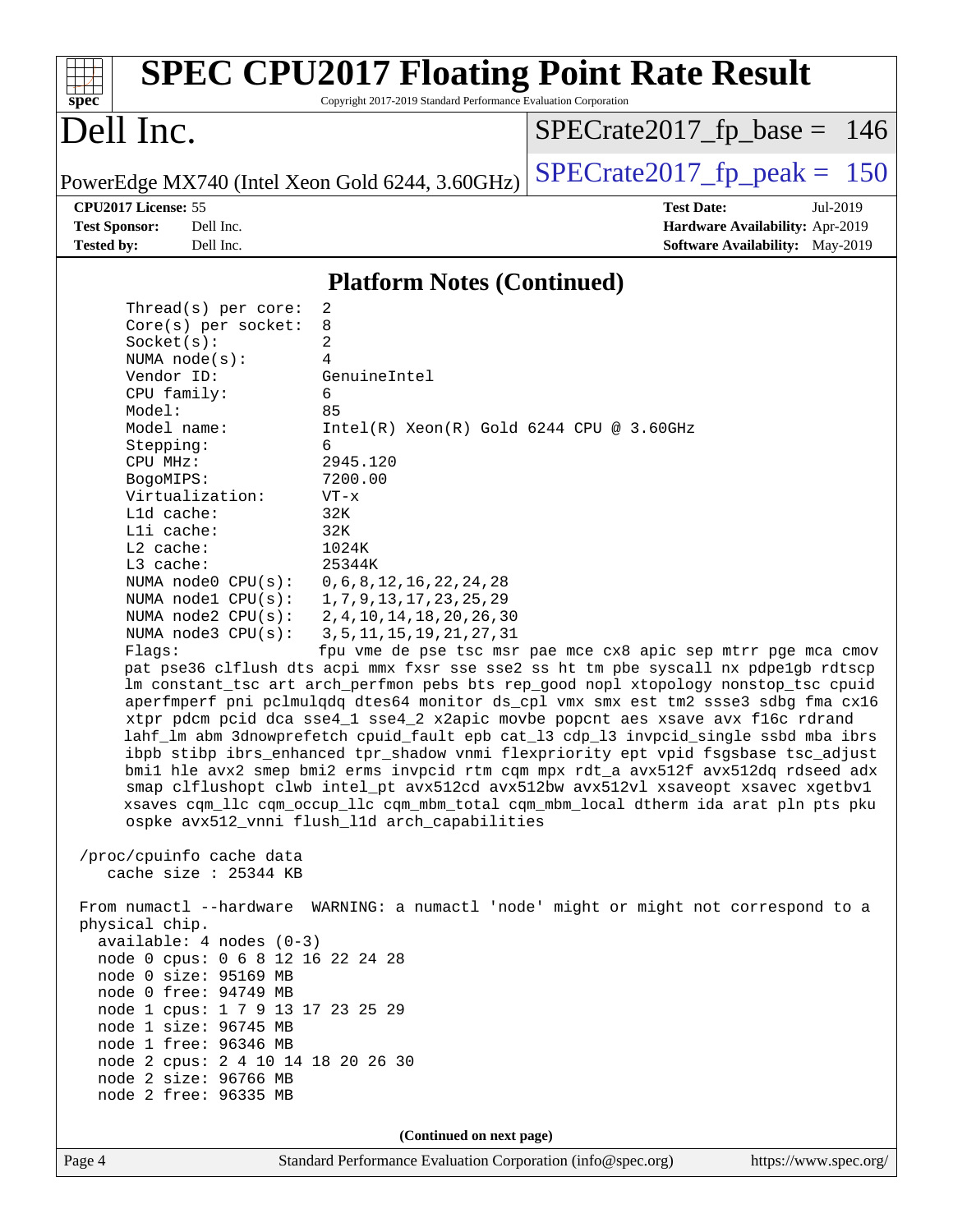| <b>SPEC CPU2017 Floating Point Rate Result</b><br>Copyright 2017-2019 Standard Performance Evaluation Corporation<br>$spec^*$                                                                                                                                                                                                                                                                                                                                                                                                                                                                                                                                                                                                                |                                                                                                     |
|----------------------------------------------------------------------------------------------------------------------------------------------------------------------------------------------------------------------------------------------------------------------------------------------------------------------------------------------------------------------------------------------------------------------------------------------------------------------------------------------------------------------------------------------------------------------------------------------------------------------------------------------------------------------------------------------------------------------------------------------|-----------------------------------------------------------------------------------------------------|
| Dell Inc.                                                                                                                                                                                                                                                                                                                                                                                                                                                                                                                                                                                                                                                                                                                                    | $SPECrate2017_fp\_base = 146$                                                                       |
| PowerEdge MX740 (Intel Xeon Gold 6244, 3.60GHz)                                                                                                                                                                                                                                                                                                                                                                                                                                                                                                                                                                                                                                                                                              | $SPECTate2017$ _fp_peak = 150                                                                       |
| CPU2017 License: 55<br><b>Test Sponsor:</b><br>Dell Inc.<br><b>Tested by:</b><br>Dell Inc.                                                                                                                                                                                                                                                                                                                                                                                                                                                                                                                                                                                                                                                   | <b>Test Date:</b><br>Jul-2019<br>Hardware Availability: Apr-2019<br>Software Availability: May-2019 |
| <b>Platform Notes (Continued)</b>                                                                                                                                                                                                                                                                                                                                                                                                                                                                                                                                                                                                                                                                                                            |                                                                                                     |
| node 3 cpus: 3 5 11 15 19 21 27 31<br>node 3 size: 96765 MB<br>node 3 free: 96260 MB<br>node distances:<br>$\mathbf{1}$<br>2<br>node<br>0<br>3<br>0:<br>10<br>21<br>21 11<br>21 11<br>1:<br>21<br>10<br>2:<br>21 10<br>11<br>21<br>3:<br>21<br>11<br>21<br>10<br>From /proc/meminfo<br>MemTotal:<br>394698232 kB<br>HugePages_Total:<br>0<br>Hugepagesize:<br>2048 kB<br>/usr/bin/lsb_release -d<br>Ubuntu 18.04.2 LTS<br>From /etc/*release* /etc/*version*<br>debian_version: buster/sid<br>os-release:<br>NAME="Ubuntu"<br>VERSION="18.04.2 LTS (Bionic Beaver)"<br>ID=ubuntu<br>ID_LIKE=debian<br>PRETTY_NAME="Ubuntu 18.04.2 LTS"<br>VERSION_ID="18.04"<br>HOME_URL="https://www.ubuntu.com/"<br>SUPPORT_URL="https://help.ubuntu.com/" |                                                                                                     |
| uname $-a$ :<br>Linux intel-sut 4.15.0-47-generic #50-Ubuntu SMP Wed Mar 13 10:44:52 UTC 2019 x86_64<br>x86_64 x86_64 GNU/Linux                                                                                                                                                                                                                                                                                                                                                                                                                                                                                                                                                                                                              |                                                                                                     |
| Kernel self-reported vulnerability status:                                                                                                                                                                                                                                                                                                                                                                                                                                                                                                                                                                                                                                                                                                   |                                                                                                     |
| CVE-2017-5754 (Meltdown):<br>Not affected<br>CVE-2017-5753 (Spectre variant 1): Mitigation: __user pointer sanitization<br>CVE-2017-5715 (Spectre variant 2): Mitigation: Enhanced IBRS, IBPB                                                                                                                                                                                                                                                                                                                                                                                                                                                                                                                                                |                                                                                                     |
| run-level 5 Jul 2 18:28                                                                                                                                                                                                                                                                                                                                                                                                                                                                                                                                                                                                                                                                                                                      |                                                                                                     |
| SPEC is set to: /home/cpu2017<br>Type Size Used Avail Use% Mounted on<br>Filesystem<br>/dev/sda2<br>ext4 439G<br>43G 374G 11% /                                                                                                                                                                                                                                                                                                                                                                                                                                                                                                                                                                                                              |                                                                                                     |
| Additional information from dmidecode follows. WARNING: Use caution when you interpret                                                                                                                                                                                                                                                                                                                                                                                                                                                                                                                                                                                                                                                       |                                                                                                     |
| (Continued on next page)                                                                                                                                                                                                                                                                                                                                                                                                                                                                                                                                                                                                                                                                                                                     |                                                                                                     |
| Page 5<br>Standard Performance Evaluation Corporation (info@spec.org)                                                                                                                                                                                                                                                                                                                                                                                                                                                                                                                                                                                                                                                                        | https://www.spec.org/                                                                               |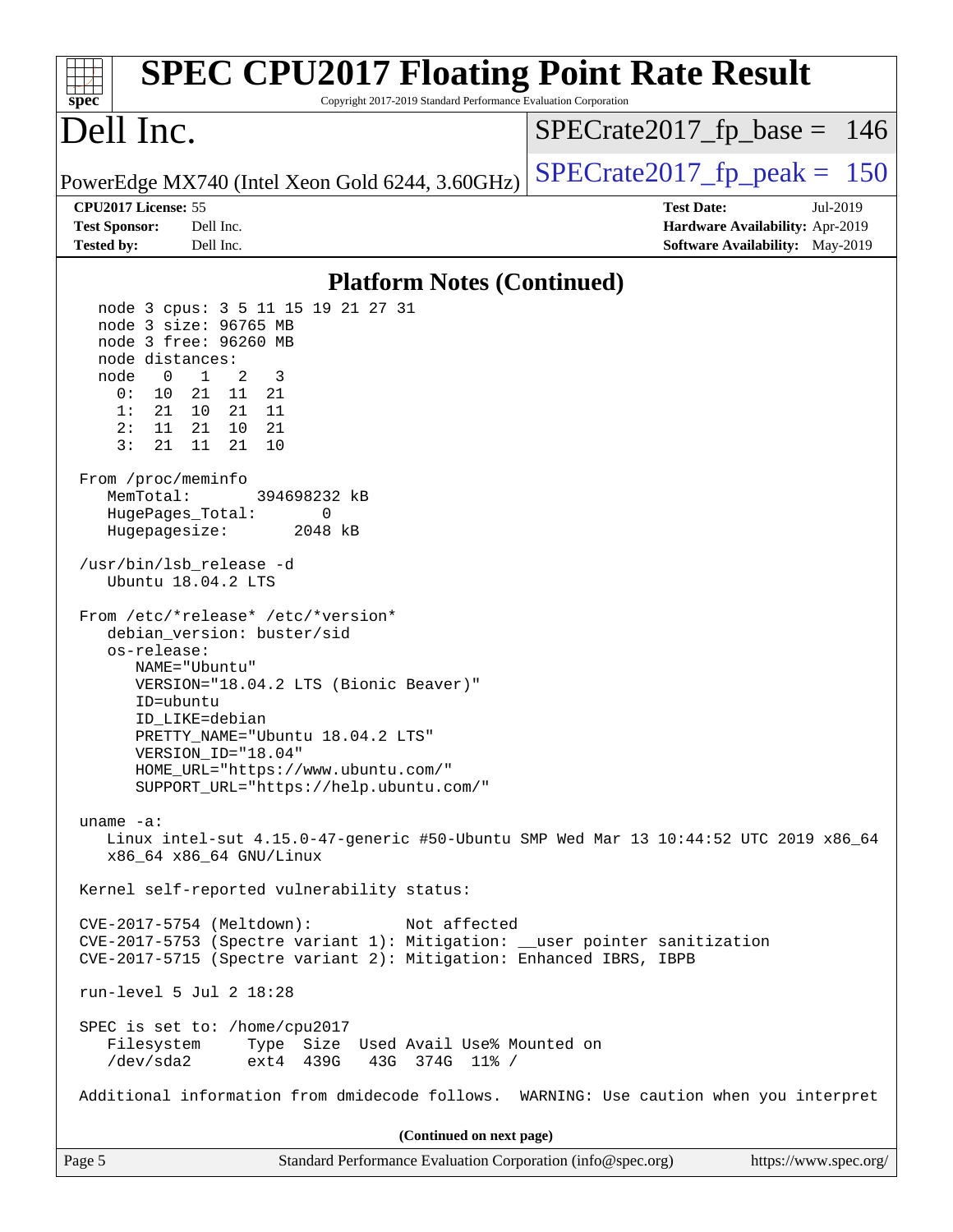| spec <sup>®</sup>                                                | <b>SPEC CPU2017 Floating Point Rate Result</b><br>Copyright 2017-2019 Standard Performance Evaluation Corporation                                                                                                                                                                       |                                                                                                     |
|------------------------------------------------------------------|-----------------------------------------------------------------------------------------------------------------------------------------------------------------------------------------------------------------------------------------------------------------------------------------|-----------------------------------------------------------------------------------------------------|
| Dell Inc.                                                        |                                                                                                                                                                                                                                                                                         | $SPECrate2017_fp\_base = 146$                                                                       |
|                                                                  | PowerEdge MX740 (Intel Xeon Gold 6244, 3.60GHz)                                                                                                                                                                                                                                         | $SPECTate2017$ _fp_peak = 150                                                                       |
| CPU2017 License: 55<br><b>Test Sponsor:</b><br><b>Tested by:</b> | Dell Inc.<br>Dell Inc.                                                                                                                                                                                                                                                                  | <b>Test Date:</b><br>Jul-2019<br>Hardware Availability: Apr-2019<br>Software Availability: May-2019 |
|                                                                  | <b>Platform Notes (Continued)</b>                                                                                                                                                                                                                                                       |                                                                                                     |
| Memory:                                                          | this section. The 'dmidecode' program reads system data which is "intended to allow<br>hardware to be accurately determined", but the intent may not be met, as there are<br>frequent changes to hardware, firmware, and the "DMTF SMBIOS" standard.<br>BIOS Dell Inc. 2.1.6 03/04/2019 |                                                                                                     |
|                                                                  | 9x 00AD00B300AD HMA84GR7CJR4N-WM 32 GB 2 rank 2933<br>3x 00AD069D00AD HMA84GR7CJR4N-WM 32 GB 2 rank 2933<br>4x Not Specified Not Specified                                                                                                                                              |                                                                                                     |
|                                                                  | (End of data from sysinfo program)                                                                                                                                                                                                                                                      |                                                                                                     |
|                                                                  | <b>Compiler Version Notes</b>                                                                                                                                                                                                                                                           |                                                                                                     |
|                                                                  | CC 519.1bm_r(base) 538.imagick_r(base, peak) 544.nab_r(base, peak)                                                                                                                                                                                                                      |                                                                                                     |
|                                                                  | Intel(R) C Intel(R) 64 Compiler for applications running on Intel(R) 64,<br>Version 19.0.4.227 Build 20190416<br>Copyright (C) 1985-2019 Intel Corporation. All rights reserved.                                                                                                        |                                                                                                     |
| CC.                                                              | $519.1$ bm $r$ (peak)                                                                                                                                                                                                                                                                   |                                                                                                     |
|                                                                  | Intel(R) C Intel(R) 64 Compiler for applications running on Intel(R) 64,<br>Version 19.0.4.227 Build 20190416<br>Copyright (C) 1985-2019 Intel Corporation. All rights reserved.                                                                                                        |                                                                                                     |
|                                                                  | CXXC 508.namd_r(base) 510.parest_r(base, peak)                                                                                                                                                                                                                                          |                                                                                                     |
|                                                                  | Intel(R) $C++$ Intel(R) 64 Compiler for applications running on Intel(R) 64,<br>Version 19.0.4.227 Build 20190416<br>Copyright (C) 1985-2019 Intel Corporation. All rights reserved.<br>_________________________________                                                               |                                                                                                     |
| $CXXC 508.namd_r (peak)$                                         |                                                                                                                                                                                                                                                                                         |                                                                                                     |
|                                                                  | Intel(R) $C++$ Intel(R) 64 Compiler for applications running on Intel(R) 64,<br>Version 19.0.4.227 Build 20190416<br>Copyright (C) 1985-2019 Intel Corporation. All rights reserved.                                                                                                    |                                                                                                     |
|                                                                  |                                                                                                                                                                                                                                                                                         |                                                                                                     |
|                                                                  | (Continued on next page)                                                                                                                                                                                                                                                                |                                                                                                     |
| Page 6                                                           | Standard Performance Evaluation Corporation (info@spec.org)                                                                                                                                                                                                                             | https://www.spec.org/                                                                               |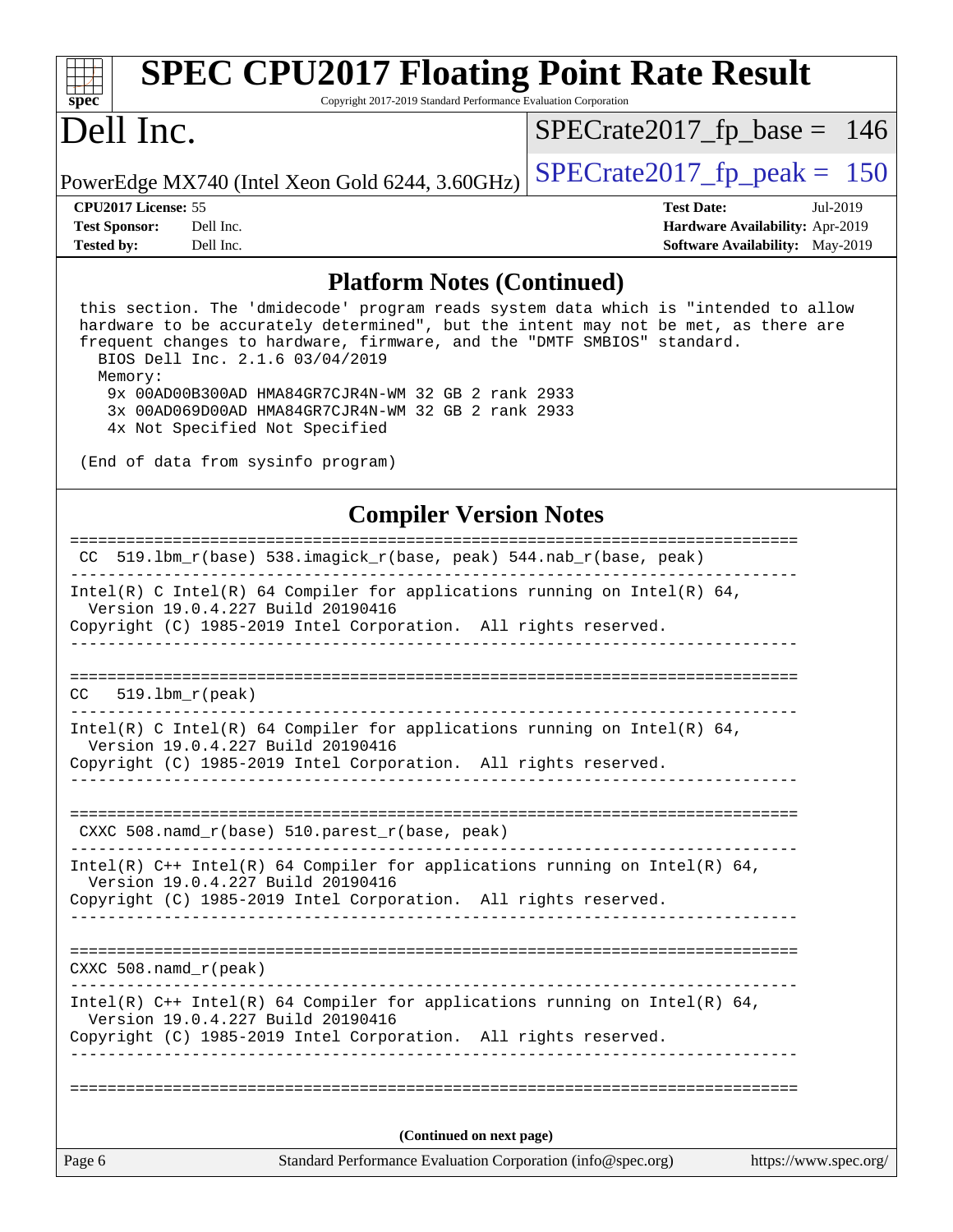| <b>SPEC CPU2017 Floating Point Rate Result</b><br>Copyright 2017-2019 Standard Performance Evaluation Corporation<br>$sp\overline{ec}$                                                                                                                                                                                                                                                                                                                                                                                                                               |                                                                                                     |
|----------------------------------------------------------------------------------------------------------------------------------------------------------------------------------------------------------------------------------------------------------------------------------------------------------------------------------------------------------------------------------------------------------------------------------------------------------------------------------------------------------------------------------------------------------------------|-----------------------------------------------------------------------------------------------------|
| Dell Inc.                                                                                                                                                                                                                                                                                                                                                                                                                                                                                                                                                            | $SPECrate2017_fp\_base = 146$                                                                       |
| PowerEdge MX740 (Intel Xeon Gold 6244, 3.60GHz)                                                                                                                                                                                                                                                                                                                                                                                                                                                                                                                      | $SPECrate2017fp peak = 150$                                                                         |
| CPU2017 License: 55<br><b>Test Sponsor:</b><br>Dell Inc.<br><b>Tested by:</b><br>Dell Inc.                                                                                                                                                                                                                                                                                                                                                                                                                                                                           | <b>Test Date:</b><br>Jul-2019<br>Hardware Availability: Apr-2019<br>Software Availability: May-2019 |
| <b>Compiler Version Notes (Continued)</b>                                                                                                                                                                                                                                                                                                                                                                                                                                                                                                                            |                                                                                                     |
| CC 511.povray_r(base) 526.blender_r(base, peak)                                                                                                                                                                                                                                                                                                                                                                                                                                                                                                                      |                                                                                                     |
| Intel(R) $C++$ Intel(R) 64 Compiler for applications running on Intel(R) 64,<br>Version 19.0.4.227 Build 20190416<br>Copyright (C) 1985-2019 Intel Corporation. All rights reserved.<br>Intel(R) C Intel(R) 64 Compiler for applications running on Intel(R) 64,<br>Version 19.0.4.227 Build 20190416<br>Copyright (C) 1985-2019 Intel Corporation. All rights reserved.                                                                                                                                                                                             |                                                                                                     |
| $511. povray_r (peak)$<br>CC.                                                                                                                                                                                                                                                                                                                                                                                                                                                                                                                                        |                                                                                                     |
| Intel(R) $C++$ Intel(R) 64 Compiler for applications running on Intel(R) 64,<br>Version 19.0.4.227 Build 20190416<br>Copyright (C) 1985-2019 Intel Corporation. All rights reserved.<br>Intel(R) C Intel(R) 64 Compiler for applications running on Intel(R) 64,<br>Version 19.0.4.227 Build 20190416<br>Copyright (C) 1985-2019 Intel Corporation. All rights reserved.                                                                                                                                                                                             |                                                                                                     |
| FC 507.cactuBSSN_r(base, peak)                                                                                                                                                                                                                                                                                                                                                                                                                                                                                                                                       |                                                                                                     |
| Intel(R) $C++$ Intel(R) 64 Compiler for applications running on Intel(R) 64,<br>Version 19.0.4.227 Build 20190416<br>Copyright (C) 1985-2019 Intel Corporation. All rights reserved.<br>Intel(R) C Intel(R) 64 Compiler for applications running on Intel(R) 64,<br>Version 19.0.4.227 Build 20190416<br>Copyright (C) 1985-2019 Intel Corporation. All rights reserved.<br>$Intel(R)$ Fortran Intel(R) 64 Compiler for applications running on Intel(R)<br>64, Version 19.0.4.227 Build 20190416<br>Copyright (C) 1985-2019 Intel Corporation. All rights reserved. |                                                                                                     |
| FC 503.bwaves_r(base, peak) 549.fotonik3d_r(base, peak) 554.roms_r(base)                                                                                                                                                                                                                                                                                                                                                                                                                                                                                             |                                                                                                     |
| $Intel(R)$ Fortran Intel(R) 64 Compiler for applications running on Intel(R)<br>64, Version 19.0.4.227 Build 20190416<br>Copyright (C) 1985-2019 Intel Corporation. All rights reserved.                                                                                                                                                                                                                                                                                                                                                                             |                                                                                                     |
| $FC$ 554.roms $r$ (peak)                                                                                                                                                                                                                                                                                                                                                                                                                                                                                                                                             |                                                                                                     |
| $Intel(R)$ Fortran Intel(R) 64 Compiler for applications running on Intel(R)                                                                                                                                                                                                                                                                                                                                                                                                                                                                                         |                                                                                                     |
| (Continued on next page)                                                                                                                                                                                                                                                                                                                                                                                                                                                                                                                                             |                                                                                                     |
| Page 7<br>Standard Performance Evaluation Corporation (info@spec.org)                                                                                                                                                                                                                                                                                                                                                                                                                                                                                                | https://www.spec.org/                                                                               |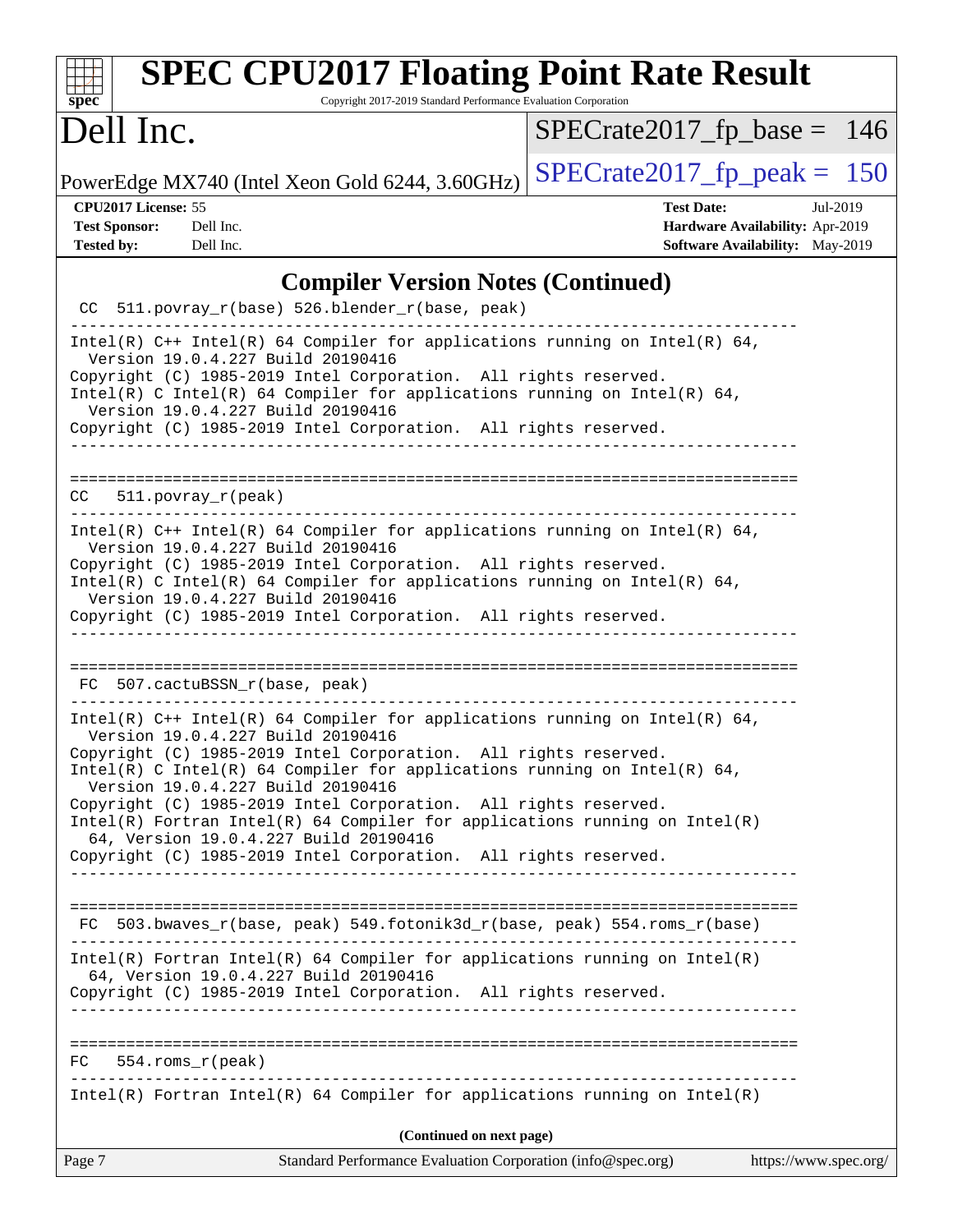| <b>SPEC CPU2017 Floating Point Rate Result</b><br>Copyright 2017-2019 Standard Performance Evaluation Corporation<br>$spec^*$                                                                                                                                                                                                                                                |                                 |
|------------------------------------------------------------------------------------------------------------------------------------------------------------------------------------------------------------------------------------------------------------------------------------------------------------------------------------------------------------------------------|---------------------------------|
| Dell Inc.                                                                                                                                                                                                                                                                                                                                                                    | $SPECrate2017_fp\_base = 146$   |
| PowerEdge MX740 (Intel Xeon Gold 6244, 3.60GHz)                                                                                                                                                                                                                                                                                                                              | $SPECrate2017fp peak = 150$     |
| CPU2017 License: 55                                                                                                                                                                                                                                                                                                                                                          | <b>Test Date:</b><br>Jul-2019   |
| <b>Test Sponsor:</b><br>Dell Inc.                                                                                                                                                                                                                                                                                                                                            | Hardware Availability: Apr-2019 |
| <b>Tested by:</b><br>Dell Inc.                                                                                                                                                                                                                                                                                                                                               | Software Availability: May-2019 |
| <b>Compiler Version Notes (Continued)</b>                                                                                                                                                                                                                                                                                                                                    |                                 |
| 64, Version 19.0.4.227 Build 20190416                                                                                                                                                                                                                                                                                                                                        |                                 |
| Copyright (C) 1985-2019 Intel Corporation. All rights reserved.                                                                                                                                                                                                                                                                                                              |                                 |
|                                                                                                                                                                                                                                                                                                                                                                              |                                 |
| $CC$ 521.wrf_r(base) 527.cam4_r(base)                                                                                                                                                                                                                                                                                                                                        |                                 |
| $Intel(R)$ Fortran Intel(R) 64 Compiler for applications running on Intel(R)<br>64, Version 19.0.4.227 Build 20190416<br>Copyright (C) 1985-2019 Intel Corporation. All rights reserved.<br>Intel(R) C Intel(R) 64 Compiler for applications running on Intel(R) 64,<br>Version 19.0.4.227 Build 20190416<br>Copyright (C) 1985-2019 Intel Corporation. All rights reserved. |                                 |
| $CC = 521.wrf_r(peak) 527.cam4_r(peak)$                                                                                                                                                                                                                                                                                                                                      |                                 |
| Intel(R) Fortran Intel(R) 64 Compiler for applications running on Intel(R)<br>64, Version 19.0.4.227 Build 20190416<br>Copyright (C) 1985-2019 Intel Corporation. All rights reserved.<br>Intel(R) C Intel(R) 64 Compiler for applications running on Intel(R) 64,<br>Version 19.0.4.227 Build 20190416<br>Copyright (C) 1985-2019 Intel Corporation. All rights reserved.   |                                 |
|                                                                                                                                                                                                                                                                                                                                                                              |                                 |

# **[Base Compiler Invocation](http://www.spec.org/auto/cpu2017/Docs/result-fields.html#BaseCompilerInvocation)**

| C benchmarks:<br>$\text{icc}$ -m64 -std=c11                                     |
|---------------------------------------------------------------------------------|
| $C_{++}$ benchmarks:<br>$icpc$ $-m64$                                           |
| Fortran benchmarks:<br>ifort -m64                                               |
| Benchmarks using both Fortran and C:<br>ifort $-m64$ icc $-m64$ $-std= c11$     |
| Benchmarks using both $C$ and $C++$ :<br>$icpc$ -m64 $icc$ -m64 -std=c11        |
| Benchmarks using Fortran, C, and C++:<br>icpc -m64 icc -m64 -std=c11 ifort -m64 |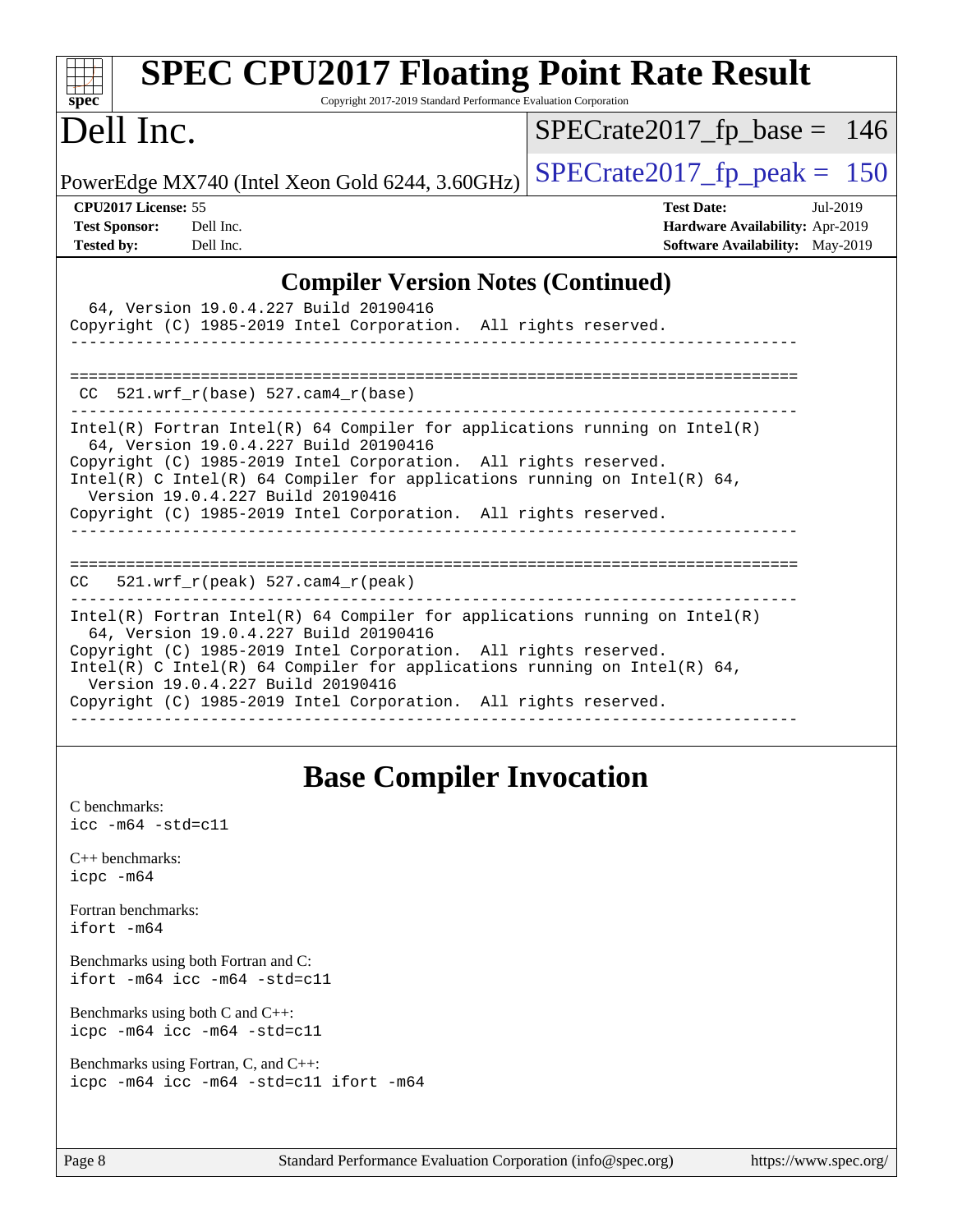| <b>SPEC CPU2017 Floating Point Rate Result</b><br>Copyright 2017-2019 Standard Performance Evaluation Corporation<br>spec <sup>®</sup>                                                                                                                                                                                                                                                                                                                                                                                                                                                                                                                                                                                                                                                                                                                                                                                                                                                                    |                                                                                                            |
|-----------------------------------------------------------------------------------------------------------------------------------------------------------------------------------------------------------------------------------------------------------------------------------------------------------------------------------------------------------------------------------------------------------------------------------------------------------------------------------------------------------------------------------------------------------------------------------------------------------------------------------------------------------------------------------------------------------------------------------------------------------------------------------------------------------------------------------------------------------------------------------------------------------------------------------------------------------------------------------------------------------|------------------------------------------------------------------------------------------------------------|
| Dell Inc.                                                                                                                                                                                                                                                                                                                                                                                                                                                                                                                                                                                                                                                                                                                                                                                                                                                                                                                                                                                                 | $SPECrate2017_fp\_base = 146$                                                                              |
| PowerEdge MX740 (Intel Xeon Gold 6244, 3.60GHz)                                                                                                                                                                                                                                                                                                                                                                                                                                                                                                                                                                                                                                                                                                                                                                                                                                                                                                                                                           | $SPECTate2017$ fp peak = 150                                                                               |
| CPU2017 License: 55<br><b>Test Sponsor:</b><br>Dell Inc.<br><b>Tested by:</b><br>Dell Inc.                                                                                                                                                                                                                                                                                                                                                                                                                                                                                                                                                                                                                                                                                                                                                                                                                                                                                                                | <b>Test Date:</b><br>Jul-2019<br>Hardware Availability: Apr-2019<br><b>Software Availability:</b> May-2019 |
| <b>Base Portability Flags</b>                                                                                                                                                                                                                                                                                                                                                                                                                                                                                                                                                                                                                                                                                                                                                                                                                                                                                                                                                                             |                                                                                                            |
| 503.bwaves_r: -DSPEC LP64<br>507.cactuBSSN_r: - DSPEC LP64<br>508.namd_r: -DSPEC_LP64<br>510.parest_r: -DSPEC LP64<br>511.povray_r: -DSPEC_LP64<br>519.lbm_r: -DSPEC_LP64<br>521.wrf_r: -DSPEC_LP64 -DSPEC_CASE_FLAG -convert big_endian<br>526.blender_r: -DSPEC_LP64 -DSPEC_LINUX -funsigned-char<br>527.cam4_r: -DSPEC_LP64 -DSPEC_CASE_FLAG<br>538.imagick_r: -DSPEC_LP64<br>544.nab r: -DSPEC LP64<br>549.fotonik3d_r: -DSPEC_LP64<br>554.roms_r: -DSPEC_LP64                                                                                                                                                                                                                                                                                                                                                                                                                                                                                                                                        |                                                                                                            |
| <b>Base Optimization Flags</b><br>C benchmarks:<br>-xCORE-AVX2 -ipo -03 -no-prec-div -qopt-prefetch -ffinite-math-only<br>-gopt-mem-layout-trans=4<br>$C_{++}$ benchmarks:<br>-xCORE-AVX2 -ipo -03 -no-prec-div -qopt-prefetch -ffinite-math-only<br>-gopt-mem-layout-trans=4<br>Fortran benchmarks:<br>-xCORE-AVX2 -ipo -03 -no-prec-div -qopt-prefetch -ffinite-math-only<br>-qopt-mem-layout-trans=4 -auto -nostandard-realloc-lhs<br>-align array32byte<br>Benchmarks using both Fortran and C:<br>-xCORE-AVX2 -ipo -03 -no-prec-div -qopt-prefetch -ffinite-math-only<br>-gopt-mem-layout-trans=4 -auto -nostandard-realloc-lhs<br>-align array32byte<br>Benchmarks using both $C$ and $C_{++}$ :<br>-xCORE-AVX2 -ipo -03 -no-prec-div -qopt-prefetch -ffinite-math-only<br>-qopt-mem-layout-trans=4<br>Benchmarks using Fortran, C, and C++:<br>-xCORE-AVX2 -ipo -03 -no-prec-div -qopt-prefetch -ffinite-math-only<br>-qopt-mem-layout-trans=4 -auto -nostandard-realloc-lhs<br>-align array32byte |                                                                                                            |
| Standard Performance Evaluation Corporation (info@spec.org)<br>Page 9                                                                                                                                                                                                                                                                                                                                                                                                                                                                                                                                                                                                                                                                                                                                                                                                                                                                                                                                     | https://www.spec.org/                                                                                      |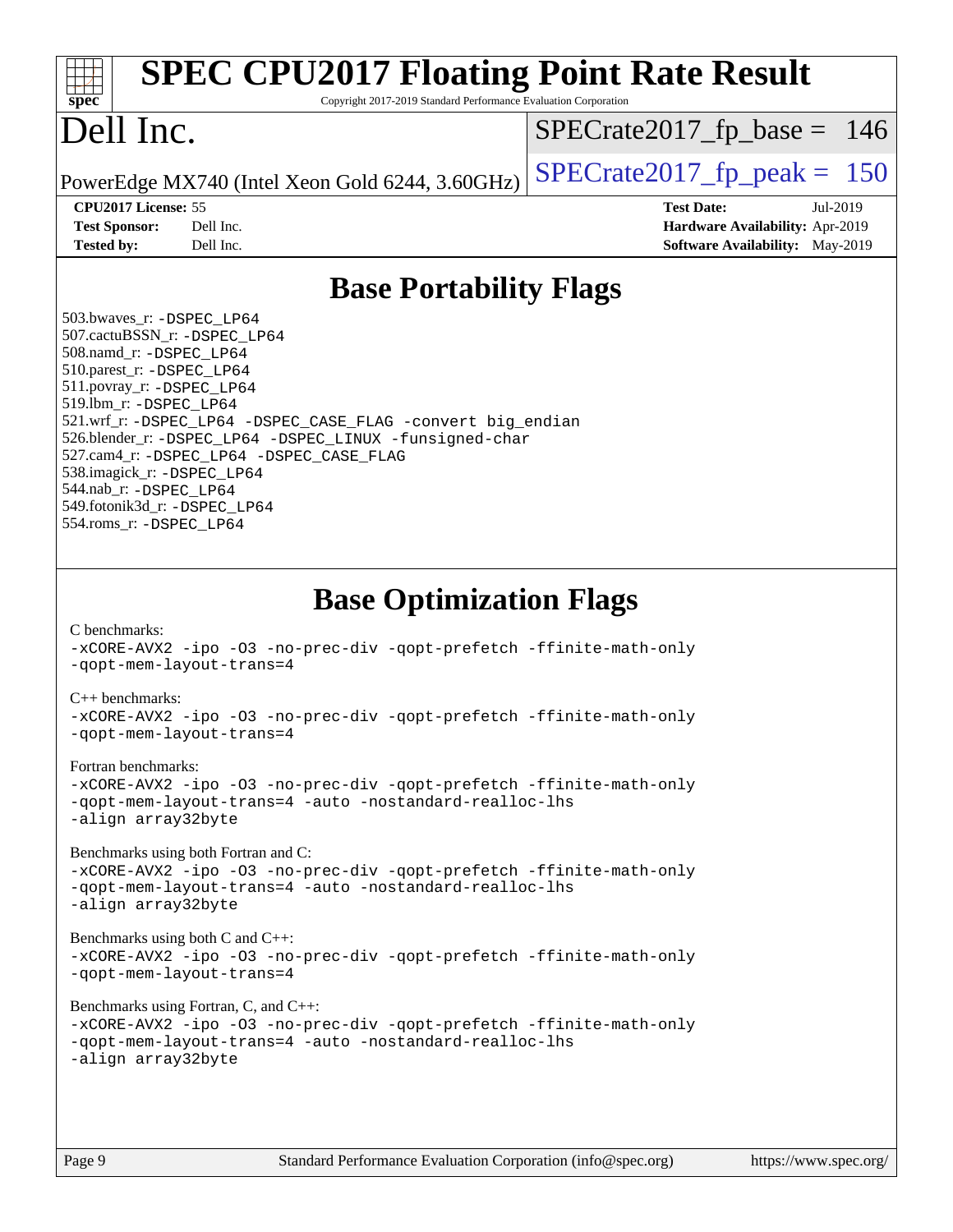| <b>SPEC CPU2017 Floating Point Rate Result</b><br>spec<br>Copyright 2017-2019 Standard Performance Evaluation Corporation                                   |                                                                           |
|-------------------------------------------------------------------------------------------------------------------------------------------------------------|---------------------------------------------------------------------------|
| Dell Inc.                                                                                                                                                   | $SPECrate2017_fp\_base = 146$                                             |
| PowerEdge MX740 (Intel Xeon Gold 6244, 3.60GHz)                                                                                                             | $SPECrate2017_fp\_peak = 150$                                             |
| CPU2017 License: 55                                                                                                                                         | <b>Test Date:</b><br>Jul-2019                                             |
| <b>Test Sponsor:</b><br>Dell Inc.<br><b>Tested by:</b><br>Dell Inc.                                                                                         | Hardware Availability: Apr-2019<br><b>Software Availability:</b> May-2019 |
| <b>Peak Compiler Invocation</b>                                                                                                                             |                                                                           |
| C benchmarks:                                                                                                                                               |                                                                           |
| $\text{icc -m64 -std=c11}$                                                                                                                                  |                                                                           |
| $C_{++}$ benchmarks:<br>icpc -m64                                                                                                                           |                                                                           |
| Fortran benchmarks:<br>ifort -m64                                                                                                                           |                                                                           |
| Benchmarks using both Fortran and C:<br>ifort -m64 icc -m64 -std=c11                                                                                        |                                                                           |
| Benchmarks using both $C$ and $C++$ :<br>icpc -m64 icc -m64 -std=c11                                                                                        |                                                                           |
| Benchmarks using Fortran, C, and C++:<br>icpc -m64 icc -m64 -std=c11 ifort -m64                                                                             |                                                                           |
| <b>Peak Portability Flags</b><br>Same as Base Portability Flags                                                                                             |                                                                           |
| <b>Peak Optimization Flags</b>                                                                                                                              |                                                                           |
| C benchmarks:                                                                                                                                               |                                                                           |
| $519.$ lbm_r: - $prof-gen(pass1)$ - $prof-use(pass2)$ -ipo - $xCORE-AVX2$ -03<br>-no-prec-div -qopt-prefetch -ffinite-math-only<br>-gopt-mem-layout-trans=4 |                                                                           |
| 538.imagick_r:-xCORE-AVX2 -ipo -03 -no-prec-div -qopt-prefetch<br>-ffinite-math-only -qopt-mem-layout-trans=4                                               |                                                                           |
| 544.nab_r: Same as 538.imagick_r                                                                                                                            |                                                                           |
| $C_{++}$ benchmarks:                                                                                                                                        |                                                                           |
| 508.namd_r: -prof-gen(pass 1) -prof-use(pass 2) -ipo -xCORE-AVX2 -03<br>-no-prec-div -qopt-prefetch -ffinite-math-only<br>-qopt-mem-layout-trans=4          |                                                                           |
|                                                                                                                                                             |                                                                           |

**(Continued on next page)**

Page 10 Standard Performance Evaluation Corporation [\(info@spec.org\)](mailto:info@spec.org) <https://www.spec.org/>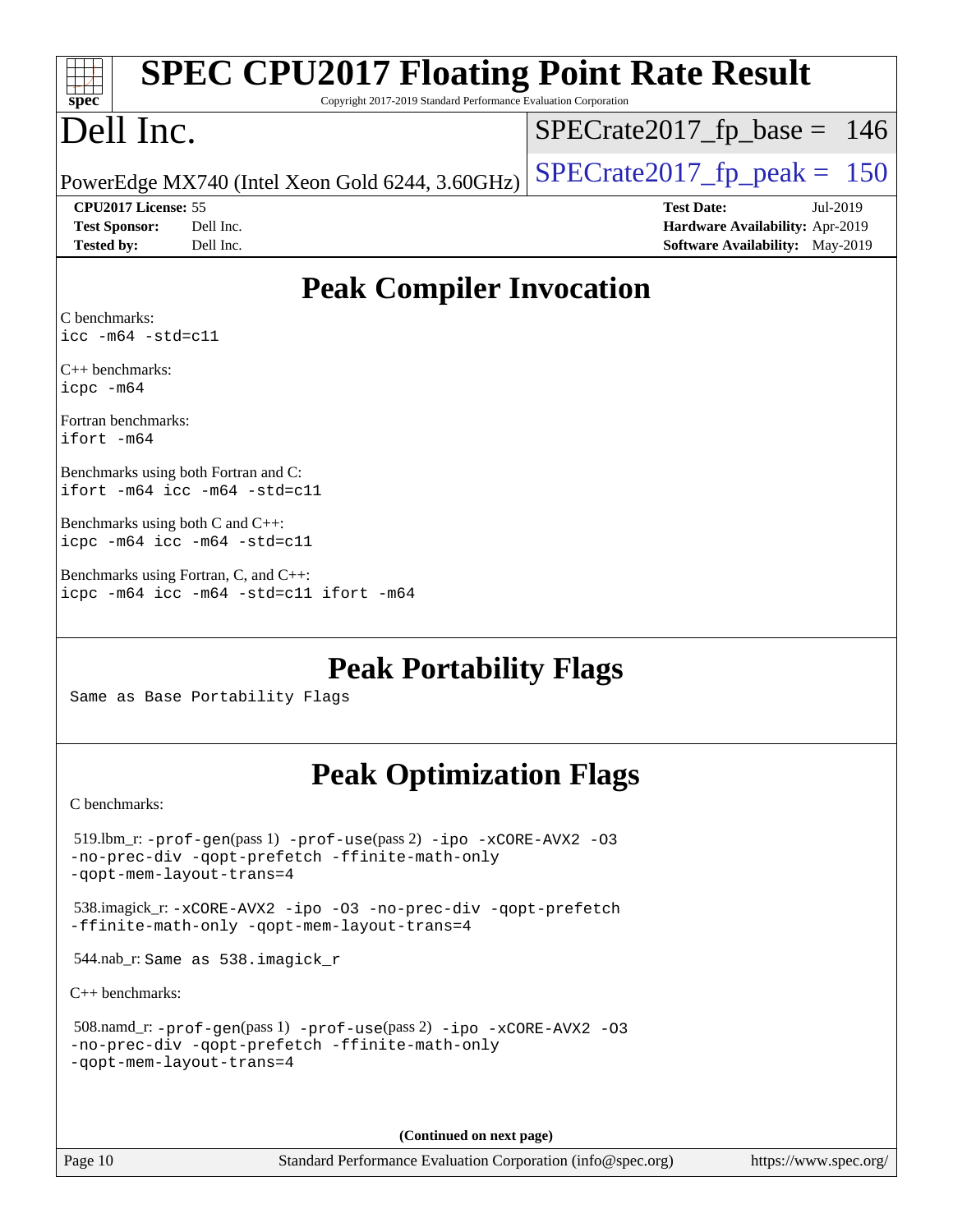

# **[SPEC CPU2017 Floating Point Rate Result](http://www.spec.org/auto/cpu2017/Docs/result-fields.html#SPECCPU2017FloatingPointRateResult)**

Copyright 2017-2019 Standard Performance Evaluation Corporation

## Dell Inc.

 $SPECTate2017_fp\_base = 146$ 

PowerEdge MX740 (Intel Xeon Gold 6244, 3.60GHz)  $\left|$  [SPECrate2017\\_fp\\_peak =](http://www.spec.org/auto/cpu2017/Docs/result-fields.html#SPECrate2017fppeak) 150

**[CPU2017 License:](http://www.spec.org/auto/cpu2017/Docs/result-fields.html#CPU2017License)** 55 **[Test Date:](http://www.spec.org/auto/cpu2017/Docs/result-fields.html#TestDate)** Jul-2019 **[Test Sponsor:](http://www.spec.org/auto/cpu2017/Docs/result-fields.html#TestSponsor)** Dell Inc. **[Hardware Availability:](http://www.spec.org/auto/cpu2017/Docs/result-fields.html#HardwareAvailability)** Apr-2019 **[Tested by:](http://www.spec.org/auto/cpu2017/Docs/result-fields.html#Testedby)** Dell Inc. Dell Inc. **[Software Availability:](http://www.spec.org/auto/cpu2017/Docs/result-fields.html#SoftwareAvailability)** May-2019

## **[Peak Optimization Flags \(Continued\)](http://www.spec.org/auto/cpu2017/Docs/result-fields.html#PeakOptimizationFlags)**

 510.parest\_r: [-xCORE-AVX2](http://www.spec.org/cpu2017/results/res2019q3/cpu2017-20190722-16272.flags.html#user_peakCXXOPTIMIZE510_parest_r_f-xCORE-AVX2) [-ipo](http://www.spec.org/cpu2017/results/res2019q3/cpu2017-20190722-16272.flags.html#user_peakCXXOPTIMIZE510_parest_r_f-ipo) [-O3](http://www.spec.org/cpu2017/results/res2019q3/cpu2017-20190722-16272.flags.html#user_peakCXXOPTIMIZE510_parest_r_f-O3) [-no-prec-div](http://www.spec.org/cpu2017/results/res2019q3/cpu2017-20190722-16272.flags.html#user_peakCXXOPTIMIZE510_parest_r_f-no-prec-div) [-qopt-prefetch](http://www.spec.org/cpu2017/results/res2019q3/cpu2017-20190722-16272.flags.html#user_peakCXXOPTIMIZE510_parest_r_f-qopt-prefetch) [-ffinite-math-only](http://www.spec.org/cpu2017/results/res2019q3/cpu2017-20190722-16272.flags.html#user_peakCXXOPTIMIZE510_parest_r_f_finite_math_only_cb91587bd2077682c4b38af759c288ed7c732db004271a9512da14a4f8007909a5f1427ecbf1a0fb78ff2a814402c6114ac565ca162485bbcae155b5e4258871) [-qopt-mem-layout-trans=4](http://www.spec.org/cpu2017/results/res2019q3/cpu2017-20190722-16272.flags.html#user_peakCXXOPTIMIZE510_parest_r_f-qopt-mem-layout-trans_fa39e755916c150a61361b7846f310bcdf6f04e385ef281cadf3647acec3f0ae266d1a1d22d972a7087a248fd4e6ca390a3634700869573d231a252c784941a8) [Fortran benchmarks](http://www.spec.org/auto/cpu2017/Docs/result-fields.html#Fortranbenchmarks): 503.bwaves\_r: [-xCORE-AVX2](http://www.spec.org/cpu2017/results/res2019q3/cpu2017-20190722-16272.flags.html#user_peakFOPTIMIZE503_bwaves_r_f-xCORE-AVX2) [-ipo](http://www.spec.org/cpu2017/results/res2019q3/cpu2017-20190722-16272.flags.html#user_peakFOPTIMIZE503_bwaves_r_f-ipo) [-O3](http://www.spec.org/cpu2017/results/res2019q3/cpu2017-20190722-16272.flags.html#user_peakFOPTIMIZE503_bwaves_r_f-O3) [-no-prec-div](http://www.spec.org/cpu2017/results/res2019q3/cpu2017-20190722-16272.flags.html#user_peakFOPTIMIZE503_bwaves_r_f-no-prec-div) [-qopt-prefetch](http://www.spec.org/cpu2017/results/res2019q3/cpu2017-20190722-16272.flags.html#user_peakFOPTIMIZE503_bwaves_r_f-qopt-prefetch) [-ffinite-math-only](http://www.spec.org/cpu2017/results/res2019q3/cpu2017-20190722-16272.flags.html#user_peakFOPTIMIZE503_bwaves_r_f_finite_math_only_cb91587bd2077682c4b38af759c288ed7c732db004271a9512da14a4f8007909a5f1427ecbf1a0fb78ff2a814402c6114ac565ca162485bbcae155b5e4258871) [-qopt-mem-layout-trans=4](http://www.spec.org/cpu2017/results/res2019q3/cpu2017-20190722-16272.flags.html#user_peakFOPTIMIZE503_bwaves_r_f-qopt-mem-layout-trans_fa39e755916c150a61361b7846f310bcdf6f04e385ef281cadf3647acec3f0ae266d1a1d22d972a7087a248fd4e6ca390a3634700869573d231a252c784941a8) [-auto](http://www.spec.org/cpu2017/results/res2019q3/cpu2017-20190722-16272.flags.html#user_peakFOPTIMIZE503_bwaves_r_f-auto) [-nostandard-realloc-lhs](http://www.spec.org/cpu2017/results/res2019q3/cpu2017-20190722-16272.flags.html#user_peakEXTRA_FOPTIMIZE503_bwaves_r_f_2003_std_realloc_82b4557e90729c0f113870c07e44d33d6f5a304b4f63d4c15d2d0f1fab99f5daaed73bdb9275d9ae411527f28b936061aa8b9c8f2d63842963b95c9dd6426b8a) [-align array32byte](http://www.spec.org/cpu2017/results/res2019q3/cpu2017-20190722-16272.flags.html#user_peakEXTRA_FOPTIMIZE503_bwaves_r_align_array32byte_b982fe038af199962ba9a80c053b8342c548c85b40b8e86eb3cc33dee0d7986a4af373ac2d51c3f7cf710a18d62fdce2948f201cd044323541f22fc0fffc51b6) 549.fotonik3d\_r: Same as 503.bwaves\_r 554.roms\_r: [-prof-gen](http://www.spec.org/cpu2017/results/res2019q3/cpu2017-20190722-16272.flags.html#user_peakPASS1_FFLAGSPASS1_LDFLAGS554_roms_r_prof_gen_5aa4926d6013ddb2a31985c654b3eb18169fc0c6952a63635c234f711e6e63dd76e94ad52365559451ec499a2cdb89e4dc58ba4c67ef54ca681ffbe1461d6b36)(pass 1) [-prof-use](http://www.spec.org/cpu2017/results/res2019q3/cpu2017-20190722-16272.flags.html#user_peakPASS2_FFLAGSPASS2_LDFLAGS554_roms_r_prof_use_1a21ceae95f36a2b53c25747139a6c16ca95bd9def2a207b4f0849963b97e94f5260e30a0c64f4bb623698870e679ca08317ef8150905d41bd88c6f78df73f19)(pass 2) [-ipo](http://www.spec.org/cpu2017/results/res2019q3/cpu2017-20190722-16272.flags.html#user_peakPASS1_FOPTIMIZEPASS2_FOPTIMIZE554_roms_r_f-ipo) [-xCORE-AVX2](http://www.spec.org/cpu2017/results/res2019q3/cpu2017-20190722-16272.flags.html#user_peakPASS2_FOPTIMIZE554_roms_r_f-xCORE-AVX2) [-O3](http://www.spec.org/cpu2017/results/res2019q3/cpu2017-20190722-16272.flags.html#user_peakPASS1_FOPTIMIZEPASS2_FOPTIMIZE554_roms_r_f-O3) [-no-prec-div](http://www.spec.org/cpu2017/results/res2019q3/cpu2017-20190722-16272.flags.html#user_peakPASS1_FOPTIMIZEPASS2_FOPTIMIZE554_roms_r_f-no-prec-div) [-qopt-prefetch](http://www.spec.org/cpu2017/results/res2019q3/cpu2017-20190722-16272.flags.html#user_peakPASS1_FOPTIMIZEPASS2_FOPTIMIZE554_roms_r_f-qopt-prefetch) [-ffinite-math-only](http://www.spec.org/cpu2017/results/res2019q3/cpu2017-20190722-16272.flags.html#user_peakPASS1_FOPTIMIZEPASS2_FOPTIMIZE554_roms_r_f_finite_math_only_cb91587bd2077682c4b38af759c288ed7c732db004271a9512da14a4f8007909a5f1427ecbf1a0fb78ff2a814402c6114ac565ca162485bbcae155b5e4258871) [-qopt-mem-layout-trans=4](http://www.spec.org/cpu2017/results/res2019q3/cpu2017-20190722-16272.flags.html#user_peakPASS1_FOPTIMIZEPASS2_FOPTIMIZE554_roms_r_f-qopt-mem-layout-trans_fa39e755916c150a61361b7846f310bcdf6f04e385ef281cadf3647acec3f0ae266d1a1d22d972a7087a248fd4e6ca390a3634700869573d231a252c784941a8) [-auto](http://www.spec.org/cpu2017/results/res2019q3/cpu2017-20190722-16272.flags.html#user_peakPASS2_FOPTIMIZE554_roms_r_f-auto) [-nostandard-realloc-lhs](http://www.spec.org/cpu2017/results/res2019q3/cpu2017-20190722-16272.flags.html#user_peakEXTRA_FOPTIMIZE554_roms_r_f_2003_std_realloc_82b4557e90729c0f113870c07e44d33d6f5a304b4f63d4c15d2d0f1fab99f5daaed73bdb9275d9ae411527f28b936061aa8b9c8f2d63842963b95c9dd6426b8a) [-align array32byte](http://www.spec.org/cpu2017/results/res2019q3/cpu2017-20190722-16272.flags.html#user_peakEXTRA_FOPTIMIZE554_roms_r_align_array32byte_b982fe038af199962ba9a80c053b8342c548c85b40b8e86eb3cc33dee0d7986a4af373ac2d51c3f7cf710a18d62fdce2948f201cd044323541f22fc0fffc51b6) [Benchmarks using both Fortran and C](http://www.spec.org/auto/cpu2017/Docs/result-fields.html#BenchmarksusingbothFortranandC): [-prof-gen](http://www.spec.org/cpu2017/results/res2019q3/cpu2017-20190722-16272.flags.html#user_CC_FCpeak_prof_gen_5aa4926d6013ddb2a31985c654b3eb18169fc0c6952a63635c234f711e6e63dd76e94ad52365559451ec499a2cdb89e4dc58ba4c67ef54ca681ffbe1461d6b36)(pass 1) [-prof-use](http://www.spec.org/cpu2017/results/res2019q3/cpu2017-20190722-16272.flags.html#user_CC_FCpeak_prof_use_1a21ceae95f36a2b53c25747139a6c16ca95bd9def2a207b4f0849963b97e94f5260e30a0c64f4bb623698870e679ca08317ef8150905d41bd88c6f78df73f19)(pass 2) [-ipo](http://www.spec.org/cpu2017/results/res2019q3/cpu2017-20190722-16272.flags.html#user_CC_FCpeak_f-ipo) [-xCORE-AVX2](http://www.spec.org/cpu2017/results/res2019q3/cpu2017-20190722-16272.flags.html#user_CC_FCpeak_f-xCORE-AVX2) [-O3](http://www.spec.org/cpu2017/results/res2019q3/cpu2017-20190722-16272.flags.html#user_CC_FCpeak_f-O3) [-no-prec-div](http://www.spec.org/cpu2017/results/res2019q3/cpu2017-20190722-16272.flags.html#user_CC_FCpeak_f-no-prec-div) [-qopt-prefetch](http://www.spec.org/cpu2017/results/res2019q3/cpu2017-20190722-16272.flags.html#user_CC_FCpeak_f-qopt-prefetch) [-ffinite-math-only](http://www.spec.org/cpu2017/results/res2019q3/cpu2017-20190722-16272.flags.html#user_CC_FCpeak_f_finite_math_only_cb91587bd2077682c4b38af759c288ed7c732db004271a9512da14a4f8007909a5f1427ecbf1a0fb78ff2a814402c6114ac565ca162485bbcae155b5e4258871) [-qopt-mem-layout-trans=4](http://www.spec.org/cpu2017/results/res2019q3/cpu2017-20190722-16272.flags.html#user_CC_FCpeak_f-qopt-mem-layout-trans_fa39e755916c150a61361b7846f310bcdf6f04e385ef281cadf3647acec3f0ae266d1a1d22d972a7087a248fd4e6ca390a3634700869573d231a252c784941a8) [-auto](http://www.spec.org/cpu2017/results/res2019q3/cpu2017-20190722-16272.flags.html#user_CC_FCpeak_f-auto) [-nostandard-realloc-lhs](http://www.spec.org/cpu2017/results/res2019q3/cpu2017-20190722-16272.flags.html#user_CC_FCpeak_f_2003_std_realloc_82b4557e90729c0f113870c07e44d33d6f5a304b4f63d4c15d2d0f1fab99f5daaed73bdb9275d9ae411527f28b936061aa8b9c8f2d63842963b95c9dd6426b8a) [-align array32byte](http://www.spec.org/cpu2017/results/res2019q3/cpu2017-20190722-16272.flags.html#user_CC_FCpeak_align_array32byte_b982fe038af199962ba9a80c053b8342c548c85b40b8e86eb3cc33dee0d7986a4af373ac2d51c3f7cf710a18d62fdce2948f201cd044323541f22fc0fffc51b6) [Benchmarks using both C and C++](http://www.spec.org/auto/cpu2017/Docs/result-fields.html#BenchmarksusingbothCandCXX): 511.povray\_r: [-prof-gen](http://www.spec.org/cpu2017/results/res2019q3/cpu2017-20190722-16272.flags.html#user_peakPASS1_CFLAGSPASS1_CXXFLAGSPASS1_LDFLAGS511_povray_r_prof_gen_5aa4926d6013ddb2a31985c654b3eb18169fc0c6952a63635c234f711e6e63dd76e94ad52365559451ec499a2cdb89e4dc58ba4c67ef54ca681ffbe1461d6b36)(pass 1) [-prof-use](http://www.spec.org/cpu2017/results/res2019q3/cpu2017-20190722-16272.flags.html#user_peakPASS2_CFLAGSPASS2_CXXFLAGSPASS2_LDFLAGS511_povray_r_prof_use_1a21ceae95f36a2b53c25747139a6c16ca95bd9def2a207b4f0849963b97e94f5260e30a0c64f4bb623698870e679ca08317ef8150905d41bd88c6f78df73f19)(pass 2) [-ipo](http://www.spec.org/cpu2017/results/res2019q3/cpu2017-20190722-16272.flags.html#user_peakPASS1_COPTIMIZEPASS1_CXXOPTIMIZEPASS2_COPTIMIZEPASS2_CXXOPTIMIZE511_povray_r_f-ipo) [-xCORE-AVX2](http://www.spec.org/cpu2017/results/res2019q3/cpu2017-20190722-16272.flags.html#user_peakPASS2_COPTIMIZEPASS2_CXXOPTIMIZE511_povray_r_f-xCORE-AVX2) [-O3](http://www.spec.org/cpu2017/results/res2019q3/cpu2017-20190722-16272.flags.html#user_peakPASS1_COPTIMIZEPASS1_CXXOPTIMIZEPASS2_COPTIMIZEPASS2_CXXOPTIMIZE511_povray_r_f-O3) [-no-prec-div](http://www.spec.org/cpu2017/results/res2019q3/cpu2017-20190722-16272.flags.html#user_peakPASS1_COPTIMIZEPASS1_CXXOPTIMIZEPASS2_COPTIMIZEPASS2_CXXOPTIMIZE511_povray_r_f-no-prec-div) [-qopt-prefetch](http://www.spec.org/cpu2017/results/res2019q3/cpu2017-20190722-16272.flags.html#user_peakPASS1_COPTIMIZEPASS1_CXXOPTIMIZEPASS2_COPTIMIZEPASS2_CXXOPTIMIZE511_povray_r_f-qopt-prefetch) [-ffinite-math-only](http://www.spec.org/cpu2017/results/res2019q3/cpu2017-20190722-16272.flags.html#user_peakPASS1_COPTIMIZEPASS1_CXXOPTIMIZEPASS2_COPTIMIZEPASS2_CXXOPTIMIZE511_povray_r_f_finite_math_only_cb91587bd2077682c4b38af759c288ed7c732db004271a9512da14a4f8007909a5f1427ecbf1a0fb78ff2a814402c6114ac565ca162485bbcae155b5e4258871) [-qopt-mem-layout-trans=4](http://www.spec.org/cpu2017/results/res2019q3/cpu2017-20190722-16272.flags.html#user_peakPASS1_COPTIMIZEPASS1_CXXOPTIMIZEPASS2_COPTIMIZEPASS2_CXXOPTIMIZE511_povray_r_f-qopt-mem-layout-trans_fa39e755916c150a61361b7846f310bcdf6f04e385ef281cadf3647acec3f0ae266d1a1d22d972a7087a248fd4e6ca390a3634700869573d231a252c784941a8) 526.blender\_r: [-xCORE-AVX2](http://www.spec.org/cpu2017/results/res2019q3/cpu2017-20190722-16272.flags.html#user_peakCOPTIMIZECXXOPTIMIZE526_blender_r_f-xCORE-AVX2) [-ipo](http://www.spec.org/cpu2017/results/res2019q3/cpu2017-20190722-16272.flags.html#user_peakCOPTIMIZECXXOPTIMIZE526_blender_r_f-ipo) [-O3](http://www.spec.org/cpu2017/results/res2019q3/cpu2017-20190722-16272.flags.html#user_peakCOPTIMIZECXXOPTIMIZE526_blender_r_f-O3) [-no-prec-div](http://www.spec.org/cpu2017/results/res2019q3/cpu2017-20190722-16272.flags.html#user_peakCOPTIMIZECXXOPTIMIZE526_blender_r_f-no-prec-div) [-qopt-prefetch](http://www.spec.org/cpu2017/results/res2019q3/cpu2017-20190722-16272.flags.html#user_peakCOPTIMIZECXXOPTIMIZE526_blender_r_f-qopt-prefetch) [-ffinite-math-only](http://www.spec.org/cpu2017/results/res2019q3/cpu2017-20190722-16272.flags.html#user_peakCOPTIMIZECXXOPTIMIZE526_blender_r_f_finite_math_only_cb91587bd2077682c4b38af759c288ed7c732db004271a9512da14a4f8007909a5f1427ecbf1a0fb78ff2a814402c6114ac565ca162485bbcae155b5e4258871) [-qopt-mem-layout-trans=4](http://www.spec.org/cpu2017/results/res2019q3/cpu2017-20190722-16272.flags.html#user_peakCOPTIMIZECXXOPTIMIZE526_blender_r_f-qopt-mem-layout-trans_fa39e755916c150a61361b7846f310bcdf6f04e385ef281cadf3647acec3f0ae266d1a1d22d972a7087a248fd4e6ca390a3634700869573d231a252c784941a8) [Benchmarks using Fortran, C, and C++:](http://www.spec.org/auto/cpu2017/Docs/result-fields.html#BenchmarksusingFortranCandCXX) [-xCORE-AVX2](http://www.spec.org/cpu2017/results/res2019q3/cpu2017-20190722-16272.flags.html#user_CC_CXX_FCpeak_f-xCORE-AVX2) [-ipo](http://www.spec.org/cpu2017/results/res2019q3/cpu2017-20190722-16272.flags.html#user_CC_CXX_FCpeak_f-ipo) [-O3](http://www.spec.org/cpu2017/results/res2019q3/cpu2017-20190722-16272.flags.html#user_CC_CXX_FCpeak_f-O3) [-no-prec-div](http://www.spec.org/cpu2017/results/res2019q3/cpu2017-20190722-16272.flags.html#user_CC_CXX_FCpeak_f-no-prec-div) [-qopt-prefetch](http://www.spec.org/cpu2017/results/res2019q3/cpu2017-20190722-16272.flags.html#user_CC_CXX_FCpeak_f-qopt-prefetch) [-ffinite-math-only](http://www.spec.org/cpu2017/results/res2019q3/cpu2017-20190722-16272.flags.html#user_CC_CXX_FCpeak_f_finite_math_only_cb91587bd2077682c4b38af759c288ed7c732db004271a9512da14a4f8007909a5f1427ecbf1a0fb78ff2a814402c6114ac565ca162485bbcae155b5e4258871) [-qopt-mem-layout-trans=4](http://www.spec.org/cpu2017/results/res2019q3/cpu2017-20190722-16272.flags.html#user_CC_CXX_FCpeak_f-qopt-mem-layout-trans_fa39e755916c150a61361b7846f310bcdf6f04e385ef281cadf3647acec3f0ae266d1a1d22d972a7087a248fd4e6ca390a3634700869573d231a252c784941a8) [-auto](http://www.spec.org/cpu2017/results/res2019q3/cpu2017-20190722-16272.flags.html#user_CC_CXX_FCpeak_f-auto) [-nostandard-realloc-lhs](http://www.spec.org/cpu2017/results/res2019q3/cpu2017-20190722-16272.flags.html#user_CC_CXX_FCpeak_f_2003_std_realloc_82b4557e90729c0f113870c07e44d33d6f5a304b4f63d4c15d2d0f1fab99f5daaed73bdb9275d9ae411527f28b936061aa8b9c8f2d63842963b95c9dd6426b8a) [-align array32byte](http://www.spec.org/cpu2017/results/res2019q3/cpu2017-20190722-16272.flags.html#user_CC_CXX_FCpeak_align_array32byte_b982fe038af199962ba9a80c053b8342c548c85b40b8e86eb3cc33dee0d7986a4af373ac2d51c3f7cf710a18d62fdce2948f201cd044323541f22fc0fffc51b6) The flags files that were used to format this result can be browsed at <http://www.spec.org/cpu2017/flags/Intel-ic18.0-official-linux64.2019-04-02.html> <http://www.spec.org/cpu2017/flags/Dell-Platform-Flags-PowerEdge14G-revE3.html> You can also download the XML flags sources by saving the following links: <http://www.spec.org/cpu2017/flags/Intel-ic18.0-official-linux64.2019-04-02.xml> <http://www.spec.org/cpu2017/flags/Dell-Platform-Flags-PowerEdge14G-revE3.xml>